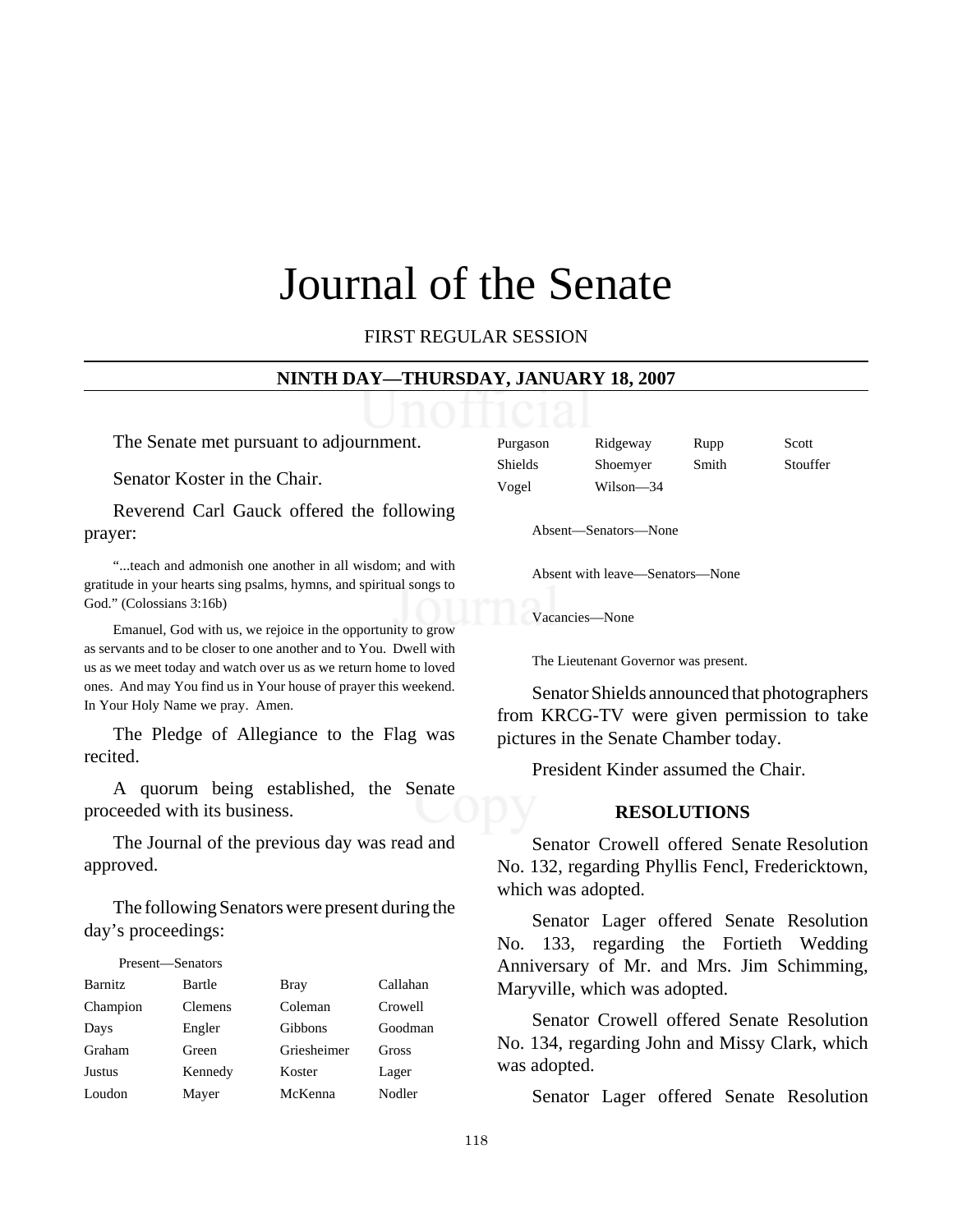No. 135, regarding the Fiftieth Wedding Anniversary of Mr. and Mrs. Lee Hansen, Fairfax, which was adopted.

Senator Lager offered Senate Resolution No. 136, regarding the Sixtieth Wedding Anniversary of Mr. and Mrs. Eugene Hedrick, Brookfield, which was adopted.

Senator Bray offered Senate Resolution No. 137, regarding the Ninetieth Birthday of Leo Drey, University City, which was adopted.

Senator Kennedy offered Senate Resolution No. 138, regarding Ronald A. Leggett, Saint Louis, which was adopted.

Senator Crowell offered Senate Resolution No. 139, regarding Jason Brewington, Fredericktown, which was adopted.

Senator Gibbons offered Senate Resolution No. 140, regarding Our Lady's Inn of St. Louis and St. Charles, which was adopted.

Senator Grieshiemer offered Senate Resolution No. 141, regarding Rodney Stoyer, Washington, which was adopted.

Senator McKenna offered the following resolution, which was adopted:

#### SENATE RESOLUTION NO. 142

WHEREAS, the members of the Missouri Senate pause from time to time to recognize residents who have admirably distinguished themselves in their profession, as leaders of their communities, and by contributing an exceptional amount of time and energy to the general well-being of their state and its residents; and

WHEREAS, Harry L.C. Weier, longtime Jefferson County resident, appellate judge, attorney, and civic leader, passed into the next world on September 5, 2006, aged 94 years; and

WHEREAS, Harry L.C. Weier was respected and admired by his family, his friends, his colleagues, and the citizens of Jefferson County and beyond, all of whom will miss his example, skill, support, and friendship; and

WHEREAS, Harry L.C. Weier lived and practiced law in Jefferson County for 34 years; was a Jefferson County Prosecuting Attorney in 1947 and 1948; was a commissioner; and between 1972 and 1982, was a judge on the St. Louis Court of Appeals (now known as the Missouri Court of Appeals, Eastern District); and

WHEREAS, Harry L.C. Weier nobly served his country during the Second World War, in the U.S. Navy, as a gunnery officer; was one of the founders of Jefferson College in Hillsboro, Missouri; and was a member of the Festus Board of Education; and

WHEREAS, Harry L.C. Weier was born in Poplar Bluff, Missouri and earned his bachelor and law degrees from Washington University; and

WHEREAS, Harry L.C. Weier received a Distinguished Alumni Award from the Washington University School of Law; and

WHEREAS, Harry L.C. Weier will be sorely missed by his wife, Frances; by his son, G. William Weier, of Bainbridge Island, Washington; by his daughter, Mary Susan Duncan of Yucca Valley, California; and by his three grandsons and three greatgrandchildren:

NOW, THEREFORE, BE IT RESOLVED that we, the members of the Missouri Senate, Ninety-fourth General Assembly, join to extend our deepest and sincerest condolences to the family, friends, and colleagues of Harry L.C. Weier; and

BE IT FURTHER RESOLVED that the Secretary of the Senate be instructed to prepare a properly inscribed copy of this resolution for presentation to the family of Harry L.C. Weier.

Senator Graham offered Senate Resolution No. 143, regarding Jason G. Buckman, Centralia, which was adopted.

Senator Crowell offered Senate Resolution No. 144, regarding Lloyd F. Stoner, II, Sikeston, which was adopted.

Senator Crowell offered Senate Resolution No. 145, regarding Dave Ward, Fredericktown, which was adopted.

#### **INTRODUCTION OF BILLS**

The following Bills and Joint Resolution were read the 1st time and ordered printed:

#### **SB 305**–By Kennedy.

An Act to amend chapter 334, RSMo, by adding thereto nine new sections relating to the medical imaging and radiation therapy quality assurance act, with penalty provisions.

#### **SB 306**–By Crowell.

An Act to amend chapter 8, RSMo, by adding thereto one new section relating to access to the dome of the state capitol.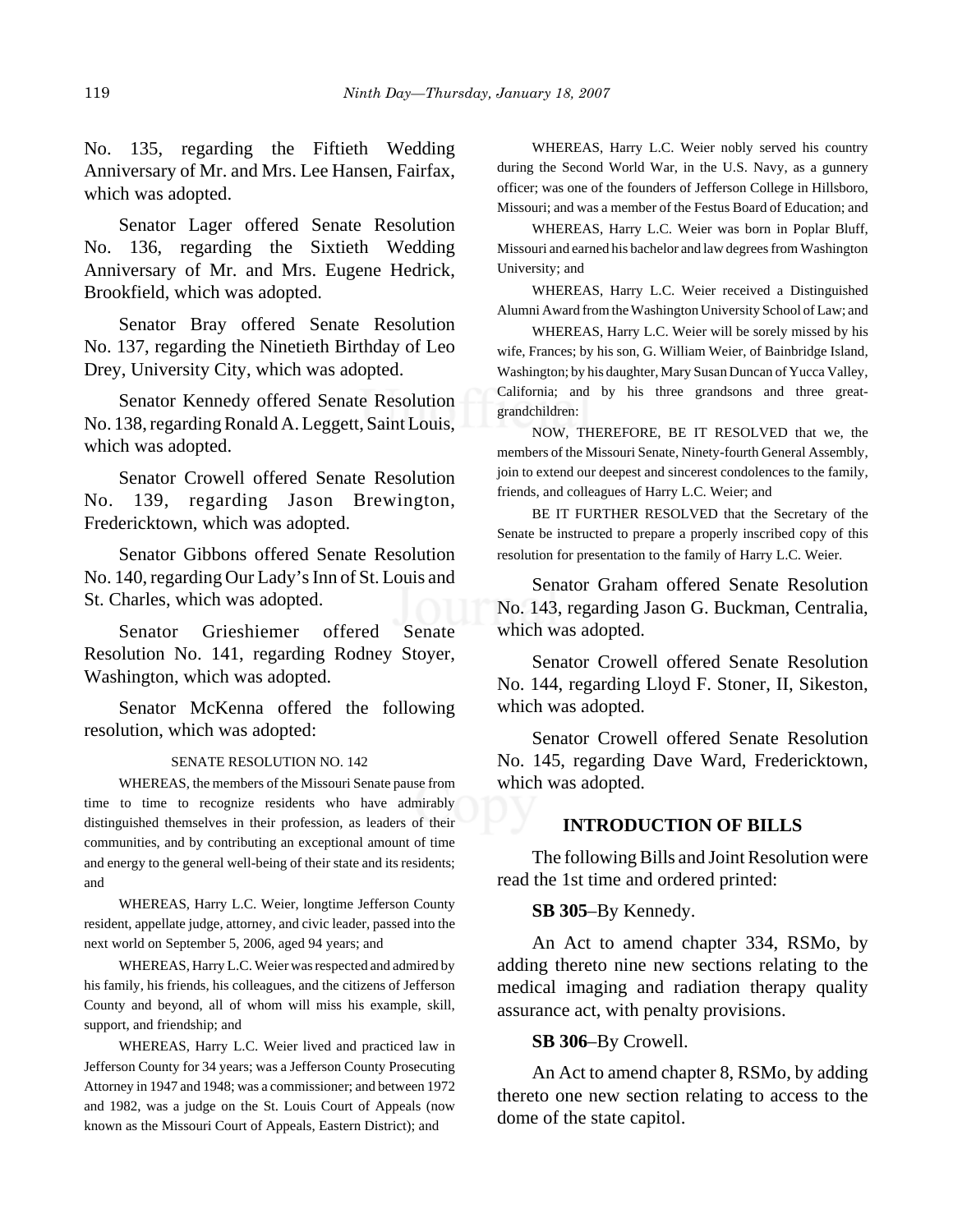# **SB 307**–By Crowell.

An Act to amend chapter 491, RSMo, by adding thereto one new section relating to the disclosure of news sources and information.

**SB 308**–By Crowell, Clemens, Shoemyer, Callahan and Loudon.

An Act to repeal sections 345.015, 345.030, 345.045, 345.055, 346.030, 346.035, and 346.055, RSMo, and to enact in lieu thereof eight new sections relating to hearing instrument dispensing.

## **SB 309**–By Stouffer.

An Act to repeal sections 384.051 and 384.062, RSMo, and to enact in lieu thereof two new sections relating to the collection of surplus lines tax.

# **SB 310**–By Stouffer.

An Act to repeal section 30.605, RSMo, and to enact in lieu thereof three new sections relating to the imposition of a one-cent sales and use tax to convert Interstate 44 and Interstate 70 into an eight-lane interstate system, with a referendum clause and an expiration date for a certain section.

# **SB 311**–By Scott.

An Act to repeal sections 238.202, 238.207, 238.208, 238.225, and 238.275, RSMo, and to enact in lieu thereof five new sections relating to transportation development districts.

#### **SB 312**–By Scott.

An Act to repeal sections 8.294, 37.005, and 37.452, RSMo, and to enact in lieu thereof four new sections relating to the office of administration, with an emergency clause.

## **SB 313**–By Scott.

An Act to repeal sections 700.010, 700.040, 700.045, 700.056, 700.065, 700.070, 700.090, 700.100, 700.115, 700.450, 700.455, 700.460, 700.465, 700.470, and 700.650, RSMo, and to enact in lieu thereof thirteen new sections relating to manufactured homes, with penalty provisions.

#### **SB 314**–By Clemens.

An Act to amend chapter 324, RSMo, by adding thereto twelve new sections relating to licensure of clinical laboratory science personnel, with penalty provisions.

## **SB 315**–By Clemens.

An Act to repeal section 537.353, RSMo, and to enact in lieu thereof one new section relating to liability for damage or destruction of field crop products.

# **SB 316**–By Clemens.

An Act to repeal section 260.546, RSMo, and to enact in lieu thereof one new section relating to payment of cleanup costs for anhydrous ammonia releases.

# **SB 317**–By Clemens.

An Act to amend chapter 252, RSMo, by adding thereto one new section relating to poaching, with penalty provisions.

**SB 318**–By Clemens.

An Act to repeal sections 620.1878 and 620.1881, RSMo, and to enact in lieu thereof two new sections relating to an income tax credit for employer provided tuition reimbursement programs.

#### **SB 319**–By Clemens.

An Act to repeal section 143.124, RSMo, and to enact in lieu thereof one new section relating to income taxation.

# **SB 320**–By Clemens.

An Act to repeal sections 340.335, 340.337, 340.339, 340.341, 340.343, 340.345, and 340.347, RSMo, and to enact in lieu thereof seventeen new sections relating to large animal veterinary student loan assistance.

# **SB 321**–By Engler.

An Act to repeal section 494.430, RSMo, and to enact in lieu thereof one new section relating to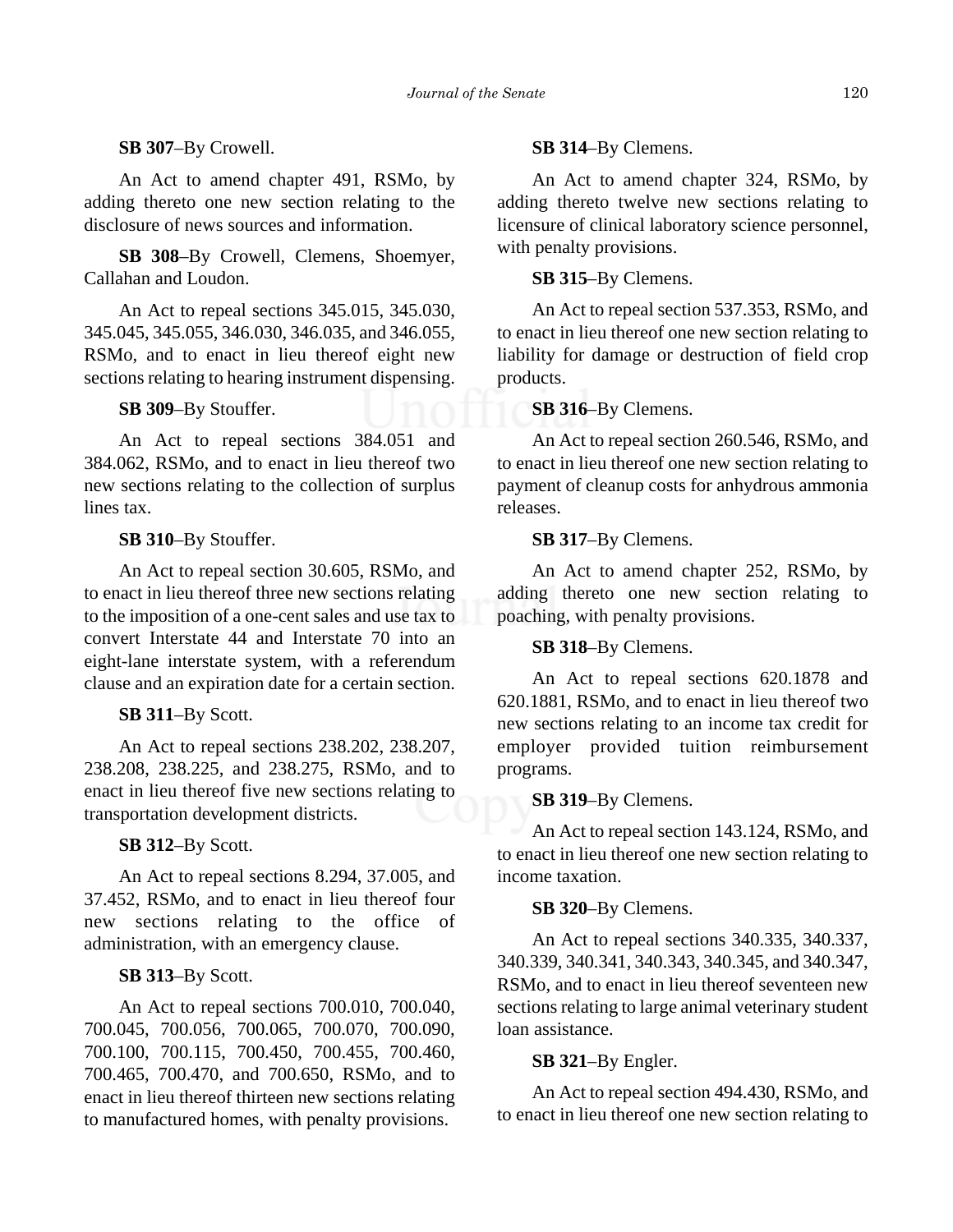persons entitled to be excused from jury service.

**SB 322**–By Engler.

An Act to repeal section 304.190, RSMo, and to enact in lieu thereof one new section relating to commercial zones.

**SB 323**–By Graham.

An Act to repeal section 210.861, RSMo, and to enact in lieu thereof one new section relating to the community children's services fund.

# **SB 324**–By Loudon.

An Act to repeal section 135.327, RSMo, and to enact in lieu thereof one new sections relating to the special needs adoption tax credit program.

# **SB 325**–By Loudon.

An Act to repeal section 376.620, RSMo, and to enact in lieu thereof one new section relating to suicide provisions in certain life insurance contracts.

# **SB 326**–By Loudon.

An Act to amend chapter 303, RSMo, by adding thereto one new section relating to the uninsured motorist stipulation of benefits act of 2007.

# **SB 327**–By Loudon.

An Act to amend chapter 507, RSMo, by adding thereto one new section relating to an insurance company's right to intervene in civil actions to determine coverage obligations.

**SJR 14**–By Clemens.

Joint Resolution submitting to the qualified voters of Missouri, an amendment repealing section 20 of article III of the Constitution of Missouri, and adopting one new section in lieu thereof relating to the legislative sessions of the general assembly.

# **SECOND READING OF SENATE BILLS**

The following Bills were read the 2nd time and referred to the Committees indicated:

**SB 222**—Ways and Means.

**SB 223**—Commerce, Energy and the Environment.

**SB 224**—Ways and Means.

**SB 225**—Economic Development, Tourism and Local Government.

**SB 226**—Transportation.

**SB 227**—Education.

**SB 228**—Education.

**SB 229**—Financial and Governmental Organizations and Elections.

**SB 230**—Ways and Means.

**SB 231**—Transportation.

**SB 232**—Transportation.

**SB 233**—Economic Development, Tourism and Local Government.

**SB 234**—Judiciary and Civil and Criminal Jurisprudence.

**SB 235**—Financial and Governmental Organizations and Elections.

**SB 236**—Education.

**SB 237**—Economic Development, Tourism and Local Government.

**SB 238**—Transportation.

**SB 239**—Transportation.

**SB 240**—Transportation.

**SB 241**—Transportation.

**SB 242**—Judiciary and Civil and Criminal Jurisprudence.

**SB 243**—Education.

**SB 244**—Pensions, Veterans' Affairs and General Laws.

**SB 245**—Commerce, Energy and the Environment.

**SB 246**—Judiciary and Civil and Criminal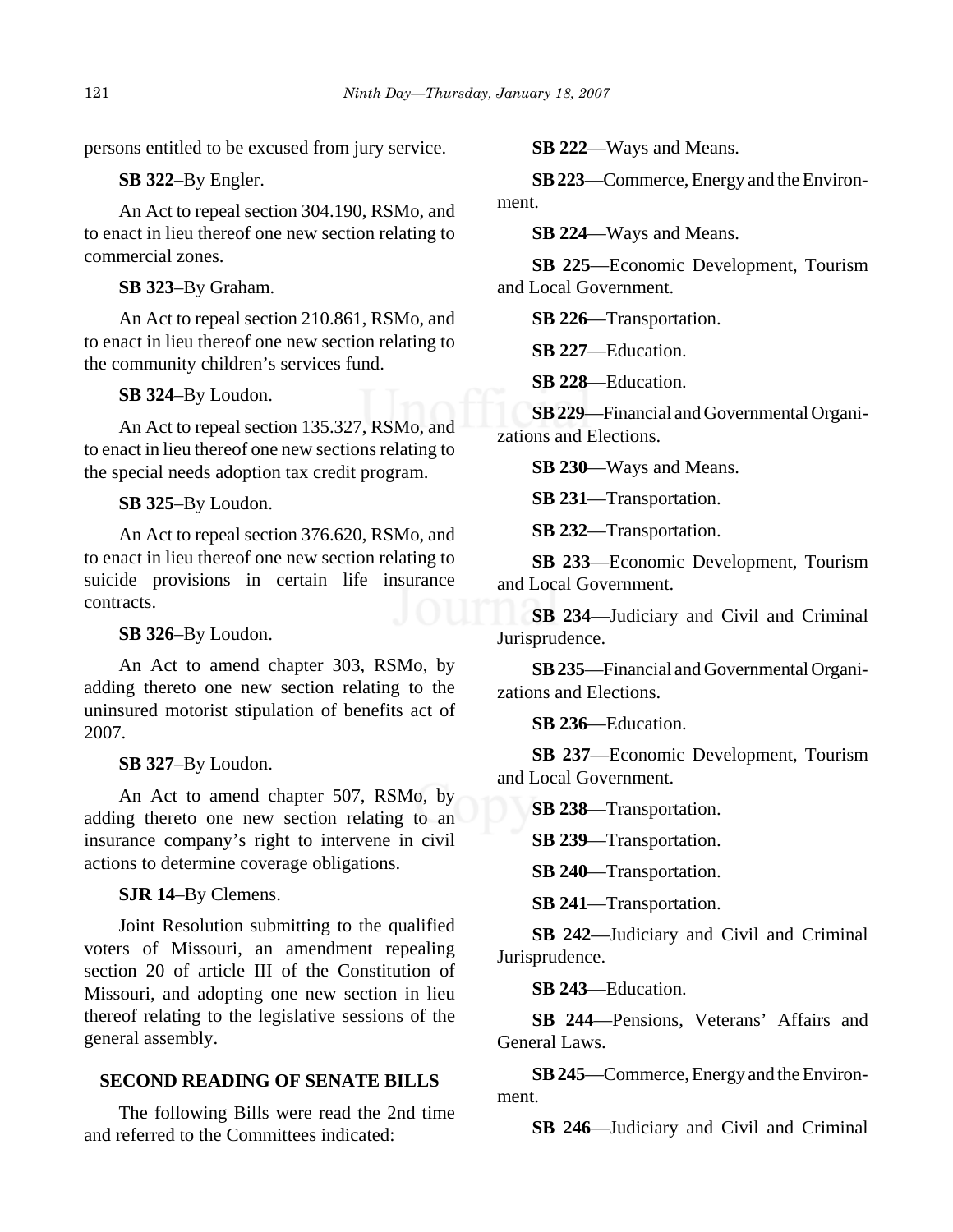Jurisprudence.

**SB 247**—Economic Development, Tourism and Local Government.

**SB 248**—Health and Mental Health.

**SB 249**—Small Business, Insurance and Industrial Relations.

**SB 250**—Financial and Governmental Organizations and Elections.

**SB 251**—Commerce, Energy and the Environment.

**SB 252**—Transportation.

**SB 253**—Ways and Means.

**SB 254**—Education.

**SB 255**—Small Business, Insurance and Industrial Relations.

**SB 256**—Judiciary and Civil and Criminal Jurisprudence.

**SB 257**—Judiciary and Civil and Criminal Jurisprudence.

**SB 258**—Judiciary and Civil and Criminal Jurisprudence.

**SB 259**—Financial and Governmental Organizations and Elections.

**SB 260**—Seniors, Families and Public Health.

**SB 261**—Judiciary and Civil and Criminal Jurisprudence.

**SB 263**—Financial and Governmental Organizations and Elections.

**SB 264**—Economic Development, Tourism and Local Government.

**SB 265**—Ways and Means.

**SB 266**—Judiciary and Civil and Criminal Jurisprudence.

**SB 267**—Health and Mental Health.

**SB 268**—Pensions, Veterans' Affairs and General Laws.

**SB 269**—Financial and Governmental Organizations and Elections.

**SB 270**—Financial and Governmental Organizations and Elections.

**SB 271**—Financial and Governmental Organizations and Elections.

**SB 272**—Financial and Governmental Organizations and Elections.

**SB 273**—Judiciary and Civil and Criminal Jurisprudence.

**SB 274**—Health and Mental Health.

**SB 275**—Financial and Governmental Organizations and Elections.

**SB 276**—Financial and Governmental Organizations and Elections.

**SB 277**—Judiciary and Civil and Criminal Jurisprudence.

**SB 278**—Judiciary and Civil and Criminal Jurisprudence.

**SB 279**—Small Business, Insurance and Industrial Relations.

**SB 280**—Judiciary and Civil and Criminal Jurisprudence.

**SB 281**—Financial and Governmental Organizations and Elections.

# **REPORTS OF STANDING COMMITTEES**

Senator Gibbons, Chairman of the Committee on Gubernatorial Appointments, submitted the following reports:

Mr. President: Your Committee on Gubernatorial Appointments, to which were referred the following appointments, begs leave to report that it has considered the same and recommends that the Senate do give its advice and consent to the following:

Patrick E. Barr, Republican, David R. Henke, Sr., Republican, Herbert S. Dill, Democrat, Wayne A. Foster, Democrat, and John A. Czuba,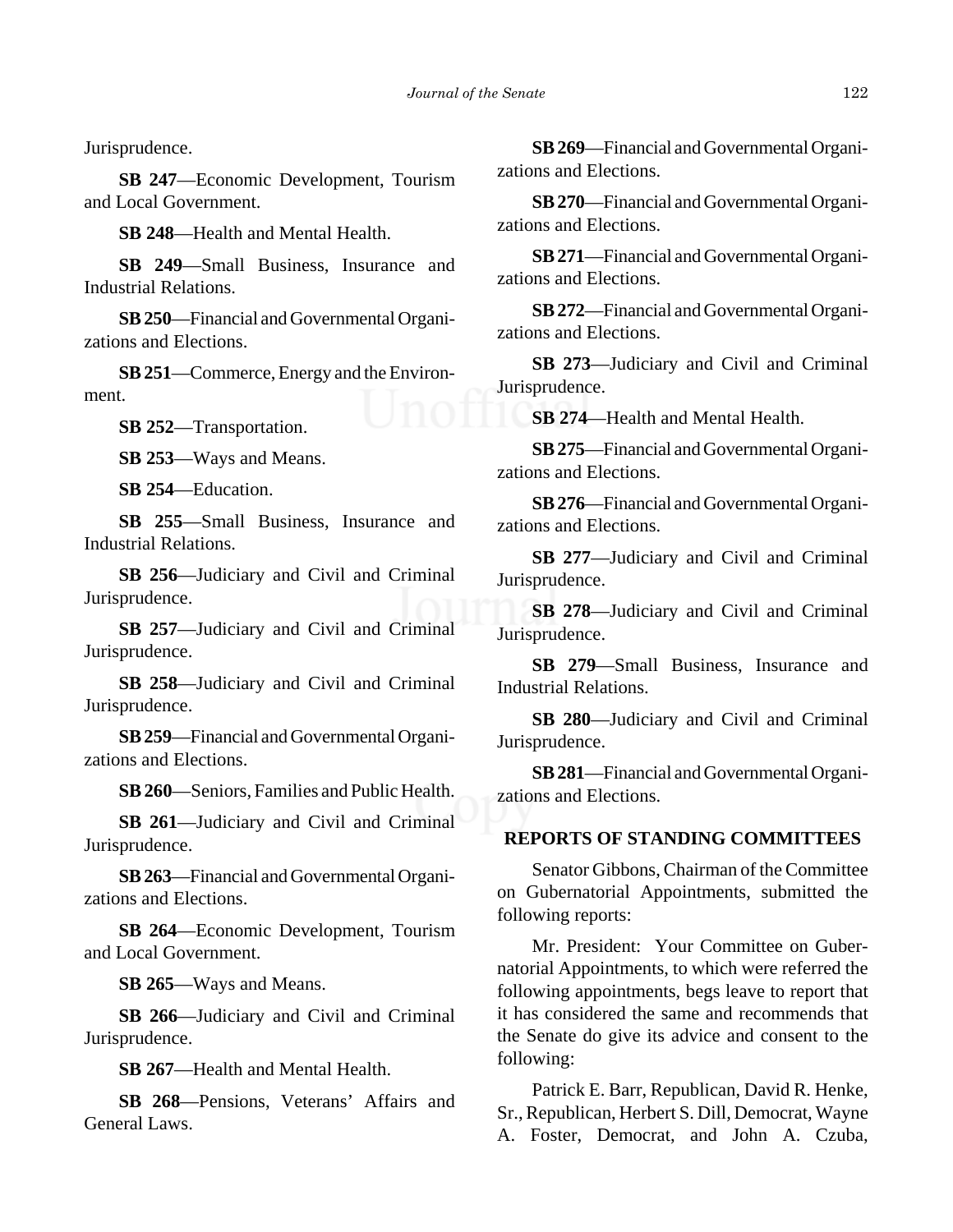Republican, as members of the Missouri Citizens' Commission on Compensation for Elected Officials;

Also,

Lloyalea W. Boettcher and Guenter Goldsmith, as members of the Holocaust Education and Awareness Commission;

Also,

Peter J. Nicastro and Virginia A. Beatty, as members of the Organ Donation Advisory Committee;

Also,

Nuzhat Nisar, M.D., as a member of the Children's Trust Fund Board;

Also,

William T. Reeves and Randy L. Etter, as members of the Missouri Higher Education Loan Authority;

Also,

Deron L. Cherry, Republican, as a member of the Jackson County Sports Complex Authority;

Also,

David A. Cole, Republican, as a member of the Coordinating Board for Higher Education;

Also,

Lorene J. James, Republican, as a member of the Missouri Women's Council;

Also,

Frederick T. Dyer, Republican, as a member of the Saint Charles County Convention and Sports Facilities Authority;

Also,

Kit O. Stahlberg, as a member of the Missouri Planning Council on Developmental Disabilities;

Also,

Janis A. Deimeke, as a member of the

Citizens' Advisory Commission for Marketing Missouri Agricultural Products;

Also,

Cara J. Stauffer, as a member of the Missouri Wine and Grape Board;

Also,

Randy L. Cole, as a member of the Missouri Fire Education Trust Fund Board of Trustees;

Also,

Richard H. Rocha, Republican, as a member of the Air Conservation Commission;

Also,

Claudia Onate Greim, Democrat, as a member of the Missouri Housing Development Commission;

Also,

Warren K. Erdman, Republican, as a member of the University of Missouri Board of Curators.

Senator Gibbons requested unanimous consent of the Senate to vote on the above reports in one motion, which request was denied.

Mr. President: Your Committee on Gubernatorial Appointments, to which was referred the appointment of Patrick E. Barr, Republican, as a member of the Missouri Citizens' Commission on Compensation for Elected Officials, begs leave to report that it has considered the same and recommends that the Senate do give its advice and consent to said appointment.

Senator Scott moved that the Committee Report be adopted and the Senate do give its advice and consent to said appointment.

Senator Nodler assumed the Chair.

Senator Ridgeway assumed the Chair.

President Kinder assumed the Chair.

Senator Shields assumed the Chair.

Senator Koster assumed the Chair.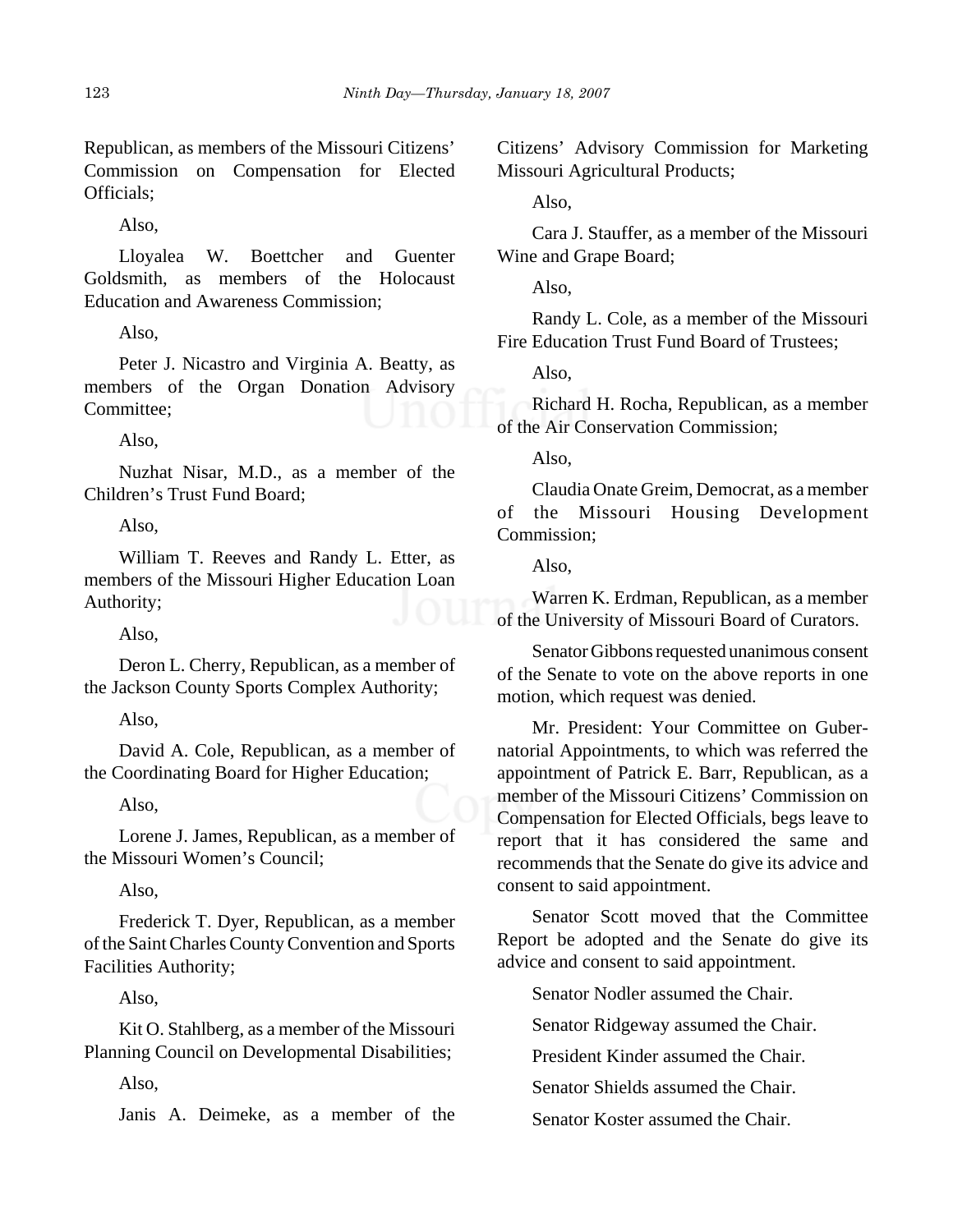Senator Crowell assumed the Chair.

At the request of Senator Scott, the motion to adopt the Committee Report on Patrick E. Barr was withdrawn.

Senator Gibbons moved that the Committee Reports, as submitted, be approved and the Senate do give its advice and consent in one motion.

Senator Scott offered a substitute motion that the Committee Report on the appointment of Warren K. Erdman be considered first and all other Committee Reports be approved and the Senate give its advice and consent in one motion to said appointments.

Senator Bartle requested a roll call vote be taken on the adoption of the substitute motion and was joined in his request by Senators Barnitz, Callahan, McKenna and Smith.

Senator Koster assumed the Chair.

Senator Crowell assumed the Chair.

A quorum was established by the following vote:

| Present—Senators |           |          |          |
|------------------|-----------|----------|----------|
| <b>Barnitz</b>   | Bartle    | Callahan | Champion |
| Crowell          | Engler    | Gibbons  | Goodman  |
| Griesheimer      | Gross     | Justus   | Kennedy  |
| Koster           | Lager     | Loudon   | Mayer    |
| McKenna          | Nodler    | Ridgeway | Rupp     |
| Scott            | Shields   | Smith    | Stouffer |
| Vogel            | Wilson—26 |          |          |

Absent—Senators

Clemens Coleman Days Graham Green Purgason Shoemyer—7

Absent with leave—Senator Bray—1

Vacancies—None

A quorum was established by the following vote:

| Present—Senators |         |          |                |
|------------------|---------|----------|----------------|
| Barnitz          | Bartle  | Callahan | Champion       |
| Coleman          | Crowell | Engler   | <b>Gibbons</b> |

| Goodman | Griesheimer | <b>Gross</b> | Justus    |
|---------|-------------|--------------|-----------|
| Kennedy | Koster      | Lager        | Loudon    |
| Mayer   | McKenna     | Nodler       | Ridgeway  |
| Rupp    | Scott       | Shields      | Shoemyer  |
| Smith   | Stouffer    | Vogel        | Wilson—28 |
|         |             |              |           |

Absent—Senators Clemens Days Graham Green Purgason—5

Absent with leave—Senator Bray—1

Vacancies—None

Senator Nodler assumed the Chair.

Senator Koster assumed the Chair.

Senator Crowell assumed the Chair.

The substitute motion made by Senator Scott was adopted by the following vote:

| YEAS—Senators  |               |           |                |
|----------------|---------------|-----------|----------------|
| <b>Barnitz</b> | Callahan      | Champion  | <b>Clemens</b> |
| Coleman        | Crowell       | Engler    | Gibbons        |
| Goodman        | Griesheimer   | Gross     | Justus         |
| Koster         | Lager         | Loudon    | Mayer          |
| McKenna        | Nodler        | Ridgeway  | Rupp           |
| Scott          | Shields       | Shoemyer  | Smith          |
| Stouffer       | Vogel         | Wilson—27 |                |
|                | NAYS-Senators |           |                |
| Bartle         | $Kennedy - 2$ |           |                |

|      | Absent—Senators |       |            |
|------|-----------------|-------|------------|
| Days | <b>Graham</b>   | Green | Purgason-4 |

Absent with leave—Senator Bray—1

Vacancies—None

Mr. President: Your Committee on Gubernatorial Appointments, to which was referred the appointment of Warren K. Erdman, Republican, as a member of the University of Missouri Board of Curators, begs leave to report that it has considered the same and recommends that the Senate do give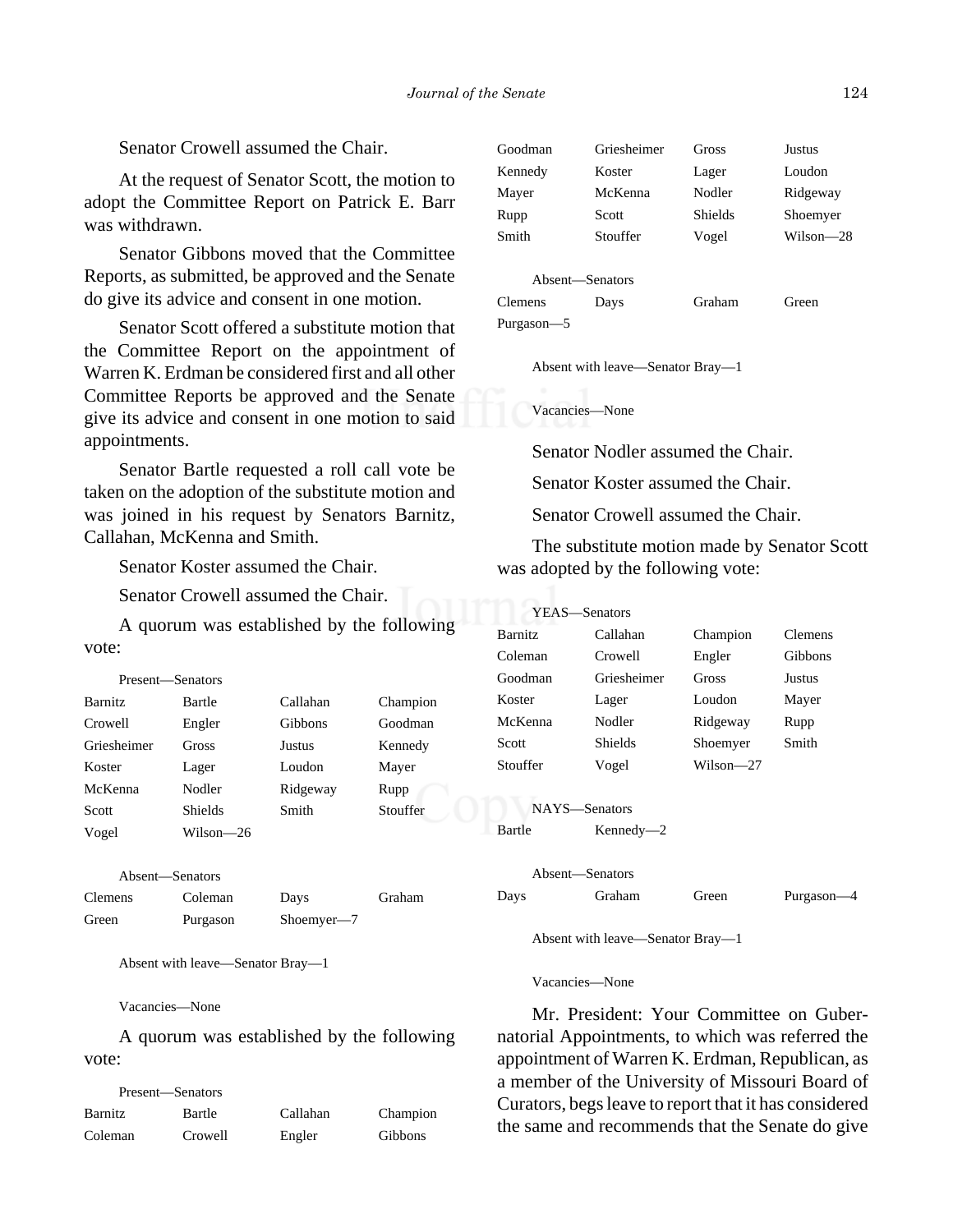its advice and consent to said appointment.

Senator Justus moved that the above Committee Report be adopted and the Senate do give its advice and consent to said appointment, which motion prevailed.

Senator Gibbons moved that the remaining Committee Reports, as previously distributed, be adopted and the Senate do give its advice and consent to said appointments, which motion prevailed.

# **SECOND READING OF SENATE BILLS**

The following Bill was read the 2nd time and referred to the Committee indicated:

**SB 262**—Commerce, Energy and the Environment.

#### **RESOLUTIONS**

Senator Gibbons offered Senate Resolution No. 146, regarding Dave Hilgendorf, which was adopted.

Senator Stouffer offered Senate Resolution No. 147, regarding William D. "Bill" Noyes, Macon, which was adopted.

Senator Lager offered Senate Resolution No. 148, regarding the Fiftieth Wedding Anniversary of Mr. and Mrs. Frank Lupfer, Albany, which was adopted.

Senator Lager offered Senate Resolution No. 149, regarding Patrick O'Riley, Maryville, which was adopted.

Senator Lager offered Senate Resolution No. 150, regarding the Honorable Roger Combs, King City, which was adopted.

Senator Lager offered Senate Resolution No. 151, regarding Janice Radley, Oregon, which was adopted.

Senator Champion offered Senate Resolution No. 152, regarding Ralph Slavens, Springfield, which was adopted.

Senator Scott offered Senate Resolution No. 153, regarding Douglass Freed, Sedalia, which was adopted.

Senator Vogel offered Senate Resolution No. 154, regarding Brian Stanton, Jefferson City, which was adopted.

Senator Vogel offered Senate Resolution No. 155, regarding Dr. Mabel C. "Bebe" Kennedy, Saint Louis, which was adopted.

Senator Crowell offered Senate Resolution No. 156, regarding Mike Keefe, which was adopted.

On motion of Senator Shields, the Senate adjourned until 4:00 p.m., Monday, January 22, 2007.

# SENATE CALENDAR \_\_\_\_\_\_

# TENTH DAY–MONDAY, JANUARY 22, 2007 \_\_\_\_\_\_

# FORMAL CALENDAR

#### SECOND READING OF SENATE BILLS

SB 282-Griesheimer SB 283-Griesheimer